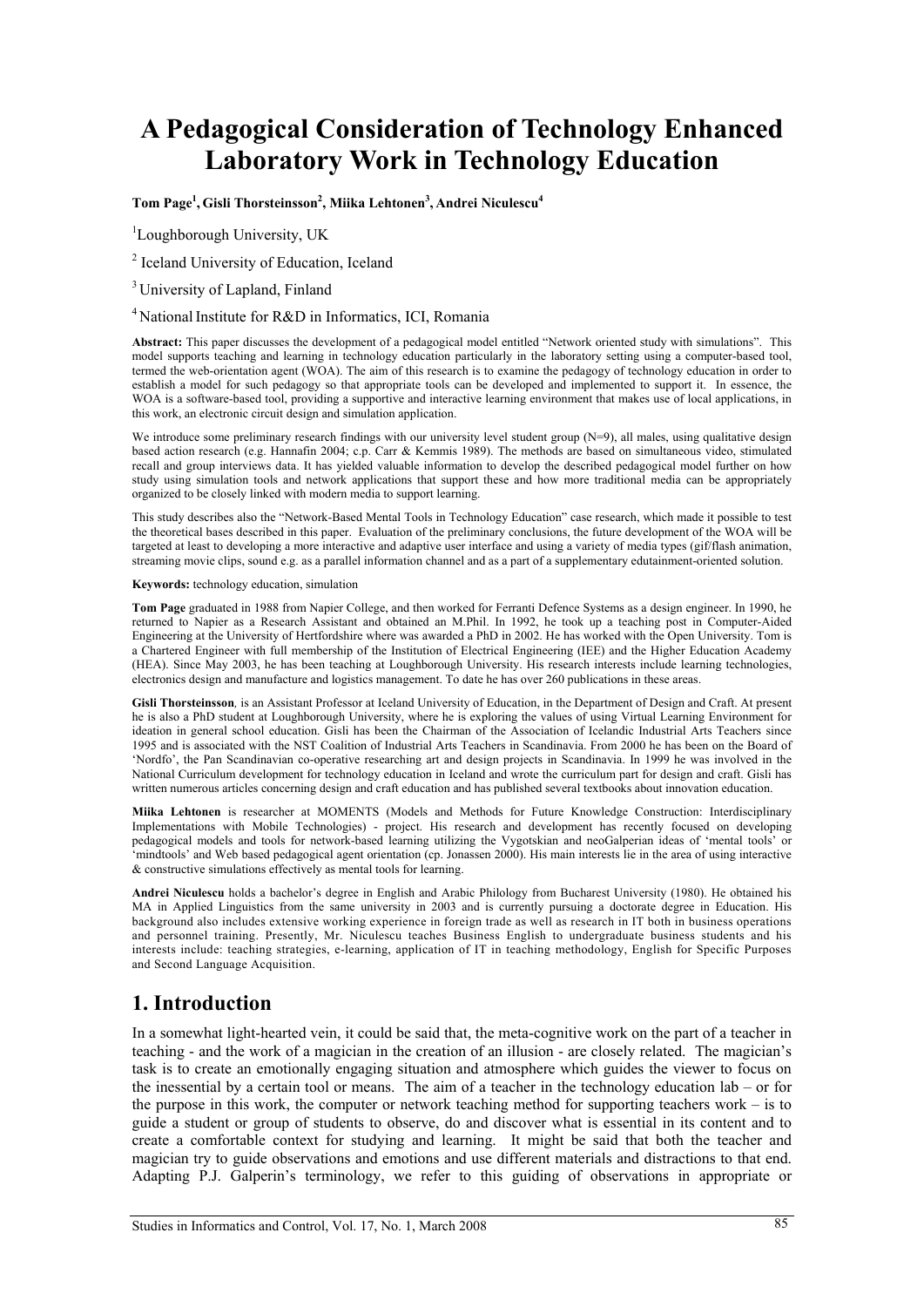inappropriate directions as (cognitive and emotional) orientation (Lehtonen to appear; Lehtonen 2003; Galperin 1989; 1992; Podolskij 1997; Talyzina 1981).

In using computer and *network-based learning tools* in technology education, such as in electronic circuit design and simulation applications as used in this research project (Lehtonen 2002 a, b; Lehtonen 2003). The notion presented above on steering and helping the student or group of students, the pedagogical model and activity based on it, is just as significant as it is in conventional teaching. The activity in which teachers direct students' or pupils studying and learning (Uljens 1997) - will frequently not work in an optimal fashion solely by using the most modern educational technology applications or resources (e.g. video media). A sound pedagogical model is needed to enable the integration and use of such resources in pedagogical context. Therefore provision must be made in order to orient or guide students and pupils in the effective use of such tools and resources for their own studies and ultimately empower the student (Lefrere 2004). Only through the adoption of appropriate pedagogical models and associated tools in technology education we may help students to use computers as a tool for developing their skills, knowledge and understanding (c.p. ITEA 2000; Dugger & Naik 2000).

# **2. Theoretical Background**

The purpose of the work reported here is to present the case study undertaken in the development of the aforementioned pedagogical model "Network oriented study with simulations (NOSS)" and use of the ICT-based tool "*Web Orientation Agent*" (*WOA*) as a tool for this model. This has formed part of a learning activity based on a design based action research project titled "Web-supported Mental Tools in Technology Education" the aim of which is to develop a pedagogical model and to evaluate the effectiveness of electronics simulation tools and modern network-based platforms that support learning and teaching. This work encompasses other "mental" tools and multimedia resources that support thinking, problem solving and learning within electronics technology in this research (c.p. Jonassen 2000). In addition, traditional and modern digital learning materials are examined in a context of normal teaching-studying-learning-process at university-level (c.p. Uljens 1997; Illeris 2002). In this context the term "studying" (Uljens 1997) is used here instead of "learning activity" (cp. Illeris 2002). The project also analyzes the advantages and disadvantages of different educational technology tools and resources for the purpose of evaluating their suitability in support of teaching and learning of electronics in technology education. As such, considerable efforts have been made to use: literature; electronic documents; interactive documents; and different kinds of interactive tools, such as simulations. Such resources have been deployed in such a manner as to maximize their benefit and minimize their disadvantage to the student's study process for technology education (Lehtonen 2002 a, b; Lehtonen 2003).

The WOA was developed to overcome some of the problems observed when simulations that allowed rather open-ended problem-solving approaches (Vygotsky 1978; Jonassen 2000), have been used in technology education contexts and in general i.e. in other studies and teaching processes (Devedzic & Harrer 2002). In many cases the problem has been that students are incapable of using the tool for deepening, creating or constructing their understanding and knowledge, as defined in the specified learning outcomes (Gonzales, Reitman & Stagno 2001 a, b). Furthermore, it has been observed that students use such tools as simulations merely for 'playful', rather than goal-directed purposes, instead of using them for meaningful study use (Chen 2002; Koopal 1993/1997).

Why develop pedagogical models for web-based learning and tools for them? It is possible to develop local computer resources to direct study activities and learning but those are, in many ways, problematic especially in multi-user and multi-location environments where accessing and updating content resources are necessary. The Internet provides an opportunity for the integration of collaboration tools, which are needed and used in this project for group-based pedagogical models for study activity support.

A problem encountered when developing the WOA emerged during preliminary experimentation with ready-made *WWW-learning environment applications* and local simulation tools. Here students found considerable difficulty in using multiple applications on the same computer screen, particularly when the student was required to switch between the simulation program and the full-screen browser window of the "www-learning environment". This caused their attention to be directed away from learning activities to irrelevant activities such as switching between programs that caused concern and avoidance in later phases, the WOA tries to resolve some of these problems. It is a tool for directing and orienting students' study activity, to approximate the phases derived from the *System of Planned, Stage by stage Formation of Mind Actions*, or a system of PSFMA (Galperin 1989, 1992; Podolskij 1997).

The subsystem "*Conditions for the formation of necessary orientation basis of action*" was of particular interest when developing the WOA (Podolskij 1997). The subsystem provides the learner with essential conditions for a sufficient approach to problem solving in technology education. Each student has a structure for internalizing and becoming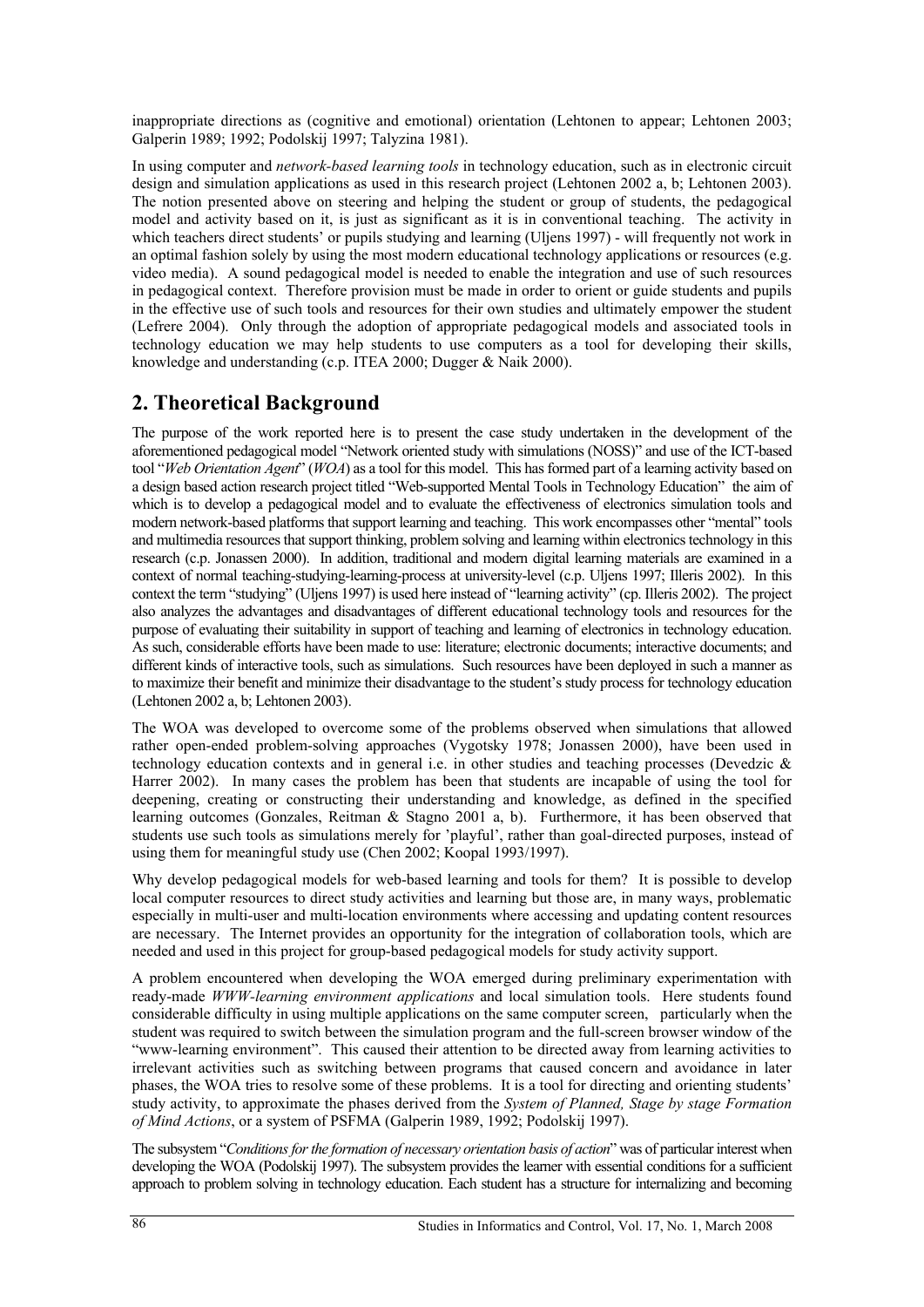familiar with the subtasks concerned, for example the content tools and the required activities. However, before being capable of using it such as a part of a larger problem-based process or study activity, the student needs to know what to do in general and how to use the tools as a part of the process. It is the view of the authors that the Galperinian (1989, 1992) or neoGalperinian (Podolskij 1997) approaches to orientation that make use of web-based learning have not been fully realized because the learning process has typically been static, that is statically implemented. We therefore argue that the full potential of the Galperinian theory may be found by developing conceptual, electronic *interactive and adaptive web-based tools* based on modern ICT e.g. www resources.

Despite the fact that the present research focuses on modern ICT-based materials in technology education context, the more traditional and established resources still maintain an important role to play. For instance, Min (2003) concludes that the use of written sources, books and handouts as parallel media along with a computer is often motivating, accordingly, no attempt has been made to transfer all such materials into electronic format. Min (2003) also puts forward that open simulation environments frequently work better when the instructions for their use comprise easily read and browsed (printed) documents, such as workbooks together with material on the computer display. Furthermore, those may be also shared through internet as *print on demand*-documents (e.g. PDF-format) for local printing in technology education lab.

## **3. Aims of the Pedagogical Model and the Web Orientation Agent (WOA)**

The pedagogical model utilizes the experimental tool, WOA which is an Internet-based application, illustrated in figures I and II. The WOA has an all-purpose database containing the guidance, content and orientation tools. These figures provide guidance for the study activity including tools for representing necessary subtasks, a general plan of final process achievement and a representation of the action tools being formed (orientation and execution tools). When a student or a student group has become familiar with the common aspects of the goals and the tools used in them, they are guided to open the real WOA, which is a platform-adaptive interactive "navigation area". By mouse clicking upon its contents a smaller popup type window opens –an orientation and interactive task windows on the screen. Here the research has drawn on usability studies and the ideas of cognitive load theory (Cooper 1998; Wilson & Cole 1996; Chandler& Sweller 1991). In other words, these study tools have been built to avoid students from having to divide their attention excessively among different focuses and activities. The idea is for them to use as little screen area as is required for a certain task and to use the browser windows providing GUI (Graphical User Interface)-type dialog boxes which offer the required orientation information for submitting certain tasks with local software (Min (2003); Kapetilinin & Nardi 1997; Wilson & Cole 1996; Chandler & Sweller 1991). Moreover, efforts have been made to exploit "edutainment" (*edu*cation and enter*tainment*) as part of the nature of tools and materials to provide game-like interactivity as factors that can enhance and diversify the learning process. Figure 1 is a screen capture of the WOA system illustrating the behavior of a basic electronic component, in this case a battery polarity and connection circuit.



#### **Figure 1.** The WOA

The task-orientation windows enable students to find the information required to complete the task successfully. In addition to this, students may download the needed files for the local simulation tool through which the task to be solved can start, see figure 2. The file, which is based on the MIME-type separation of files, the target application can start. Finally the situation is like in figure II where the WOA is available all the time and by clicking the small WOA navigation area links it opens popup–type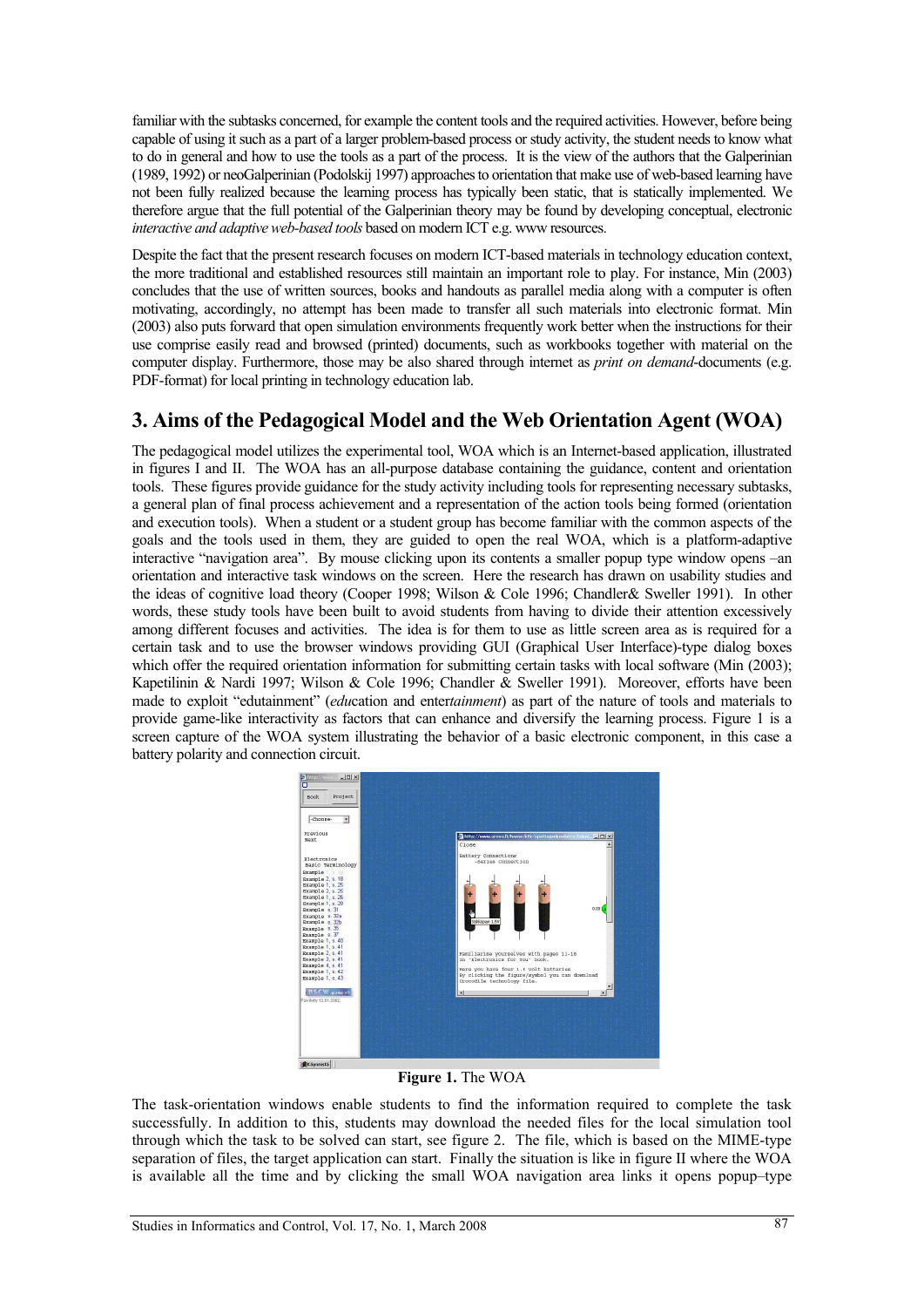interactive task orientation windows when needed. In the present research project the tasks were connected to course literature through page numbers in the course WOA. These were used to support a course in electronic design techniques.



Figure 2. The WOA showing downloadable local resources

Figure 3 is an example of an interactive task dealing with the use and characteristics of a bipolar transistor and interactive representation formats of the tasks utilizing interactive (HTML/JavaScript) applications.



Figure 3. Example of interactive subtasks

The pedagogical model *Network oriented study with simulations* and the idea of the WOA, is to guide or orient (Lehtonen 2003; Lehtonen to appear; Podolskij 1997; Galperin 1989, 1992) a student in using local resources such as simulation tools (e.g. computer simulation or simulator programs) in a pedagogically sound manner as described earlier. The background for this was, as mentioned earlier, developed and based primarily on the Vygotskian and Galperinian or neoGalperinian theory (Vygotsky 1978; Tella & Mononen-Aaltonen 1998; Galperin 1992; Podolskij 1997). In order to support the group study activity and support for collaboration between group members and between members in different groups, the www collaboration application BSCW<sub> $\odot$ </sub> (Basic Support for Cooperative Work) was customized and programmed as part of the present web-based learning environment system,  $BSCW_{\odot}$  offers collaboration, file storage and sharing space for the groups.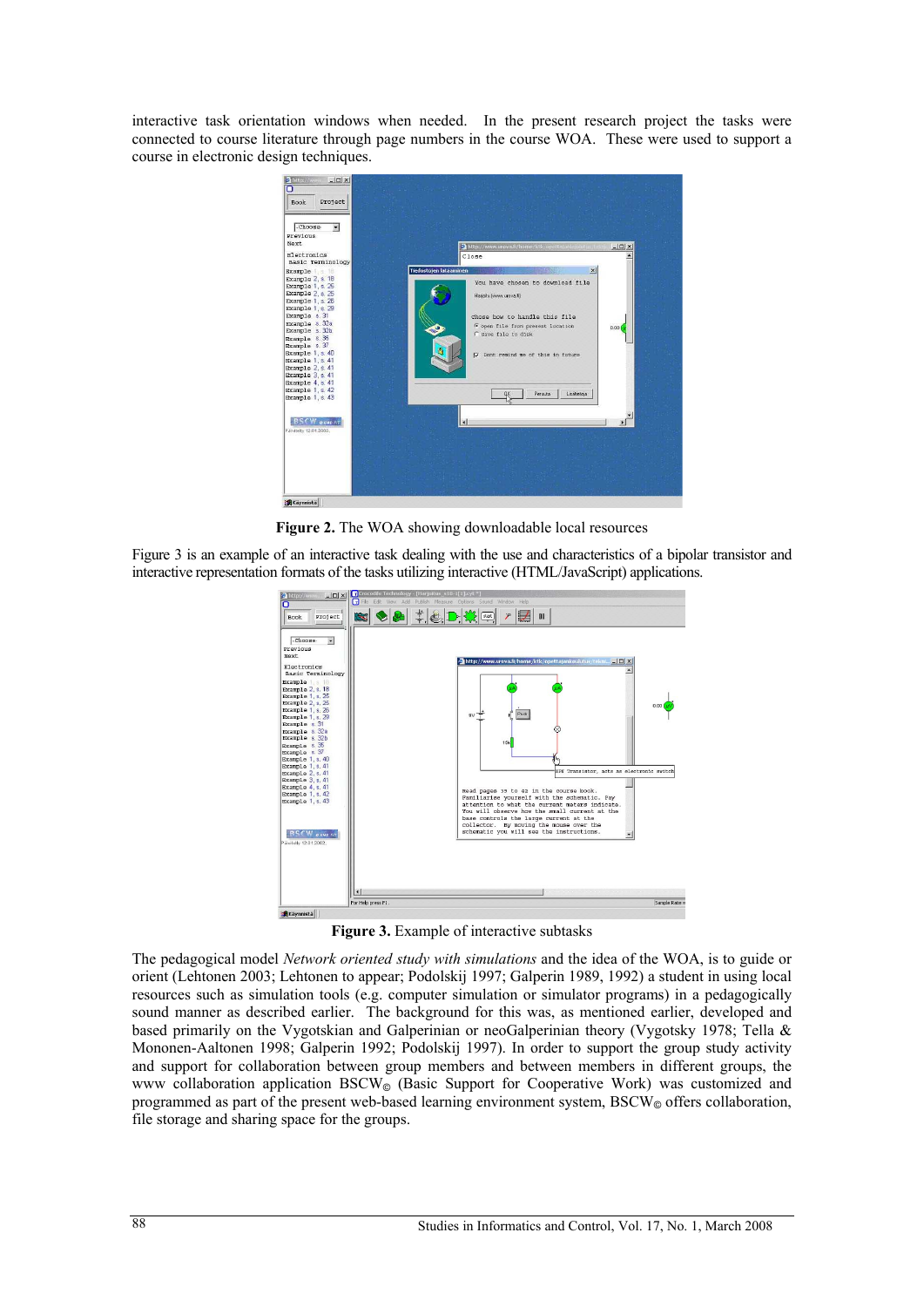### **4. Description of the WOA, the Pedagogical Model, Educational Theories**

The combined use of the WOA and BSCW in the pedagogical model has been designed to orient the student's studying and learning activity as an individual and as a member of a group, i.e., small groups towards Vygotsky's zone of proximal development (ZPD). This is engendered through the use of instructional design solutions and educational technology (Lehtonen 2002; Lehtonen 2003; Lehtonen (to appear); Ruokamo et al. 2002; Vygotsky 1978; Wertsh 1985; Bransford et al. 2000 and Tella & Mononen-Aaltonen 1998). The aim has been to create a process and a pedagogical model, in which the topic being studied occurs in phases. The related sub-skills which are required in the final stage problem solving are analyzed in these stages i.e. the stage-by-stage formation of mental actions are analyzed within the group processes. In the initial stage of the process, students are engaged in network-guided activities in which they externalize, communicate and visualize their ideas to others through speech (internally as well as externally). This is facilitated through modelling tools, gestures and viability testing of their ideas using a simulation tool as illustrated in Figure 4.

In this way, the topics are gradually internalized (Galperin 1989; 1992, Podolskij 1997) and it becomes possible to steadily reduce the guidance, or orientation of study, ultimately permitting the testing and application of what has been learned in a problem-based project Figure V. Drawing on the ideas of Vygotsky, (1978) Galperin (Galperin 1989; 1992, Podolsky 1997) and Kimbell (1987, 1997, 2000 a, b), the internal and external speech and social interaction among the students occupies a central role in the pedagogical model and learning process based on it. This is supported with the "externalization" – (interacting with material or immaterial electronic representations of the process) and internalization phases where there is a deeper requirement for thinking and understanding. Finally, at the last stage in Figure V, the group is presented with a design problem to solve first in a simulated environment and subsequently in reality situations in technology lab. It may be said that the process goes beyond the "modular lab" approach and utilizes as much computer aided phases as seen useful (e.g. Laporte 2000). The guidance tools and resources, book, printed lab notes and WOA, remain at the student's and group's disposal throughout the process should they wish to resort to applying them. This can be considered extremely important not only for guidance of the student but also as an element which can provide the student a sense of security and a reduced situational anxiety, thus contributing to learning (Farnill 2001; Min 2003; Bransford 2000). When the sub-skills and ideas that have been mastered following the process described, in which guidance is gradually reduced and different sub-skills practised. In addition, students' knowledge of electronics technology is gradually developed, learning activity can continue with a very open, problem-based lab period. In this case, the students must not only test their knowledge and acquire new knowledge but also apply in lab situations, what they have learned during the first stage of the teaching, studying and learning.



**Figure 4.** The pedagogical model first phase

Figure 4 reveals the first phase of the pedagogical model, the orientation phase based on Kimbell (1987, 1997, 2000 a, b), Vygotsky (1978) and Podolsky 1997). During this phase the topic is studied through the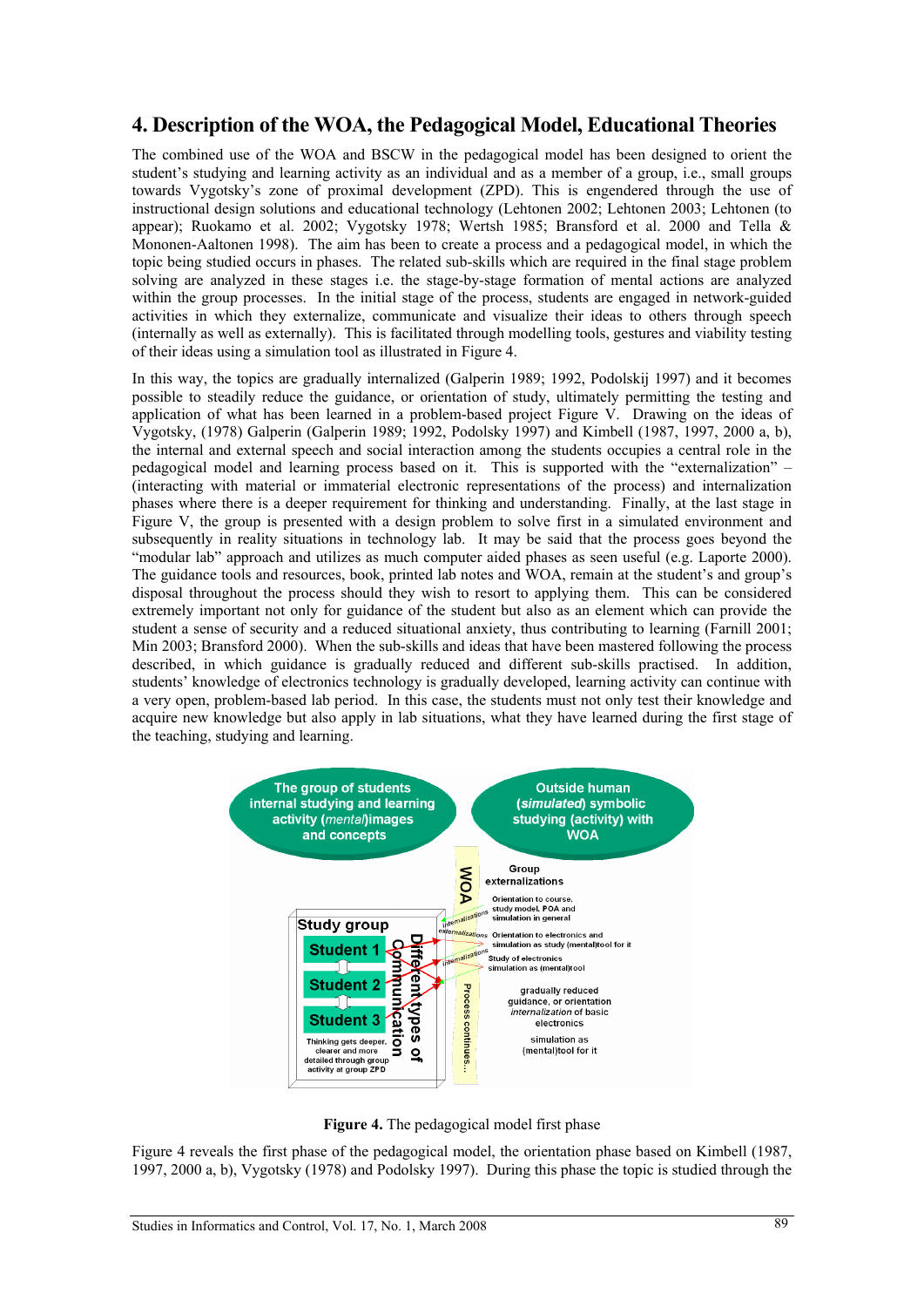guided orientation of books and laboratory manuals together with the WOA. Students study, internalize, externalize, communicate and visualize their ideas to others through speech (internally as well as externally). This is facilitated through the WOA modelling tools and gestures as well as viability testing of their ideas using a simulation tool.



**Figure 5.** The pedagogical model second phase

The second Problem based learning (PBL) phase of the pedagogical model (Figure 5). In this stage the group is presented a design problem to solve; first in a simulated environment and subsequently in reality situations in technology laboratory based on Kimbell (1987, 1997, 2000 a, b), Vygotsky (1978) and Podolsky 1997). In addition, there is such an aspect that the skills and the procedural knowledge (*the activity structure*) generated in these types of studying and learning processes represent in many ways the abilities the modern information society needs. The "First time right principle", simulated prototyping is one of the key competences of modern technology industry in different sectors. Moreover, there is also scientific evidence that these kinds of learning activities generate transferable knowledge as well as a thinking and acting model. Which later helps the learner to cope with these processes in similar tasks encountered in working life or in other sectors in society (e.g. Bransford, Brown & Cocking 2000, 207). The authors argue that this type of learning would be an important part of the qualifications needed in the modern information society (e.g. Rasinen 2001), (Lehtonen 2002a.).

# **5. Testing Game Based Learning and Edutainment as Part of Studying and WOA**

For the purpose of effecting improved attention among students, the pedagogical model in general and the tools used in it should produce positive experiences and feelings in support of teaching. This support is necessary and can often be seen as a necessary element in early stages of learning. Jonassen (2000) observed that many interactive *tools* motivate students precisely because the tools allow them to learn by doing (c.p. Bruner 1996; ITEA 2000) instead of passively watching and listening to a presentation on how the activity is done by someone else (Bransford et al. 2000). One's own activity and work as part of a group often engages emotions and experiences. Edutainment has a contribution to make here in that the computer does not lose its significance as a tool; rather, its distinctive features are augmented to produce emotions in and entertain the user (Kangas 1999; Ruokamo et al. 2002; Prensky 2001). For example Crawford (1984) and Prensky (2001) notes that the principal motivation for playing is a desire to learn and to learn how to control a situation. He maintains that the desire to play is a mechanism that is built into each and everyone of us which the designers of computer games make use of. For example, ramping levels of difficulty, immediate feedback, and the use of multimedia to produce different effects are some of the means by which these experiences are created in computer games.

The research reported here attempts to accommodate edutainment through choice of a commercial simulation. The electronic design simulation software Crocodile Clips $_{\odot}$  has been chosen for this work from among a number of potential applications. This has proven to be a successful one in many, but not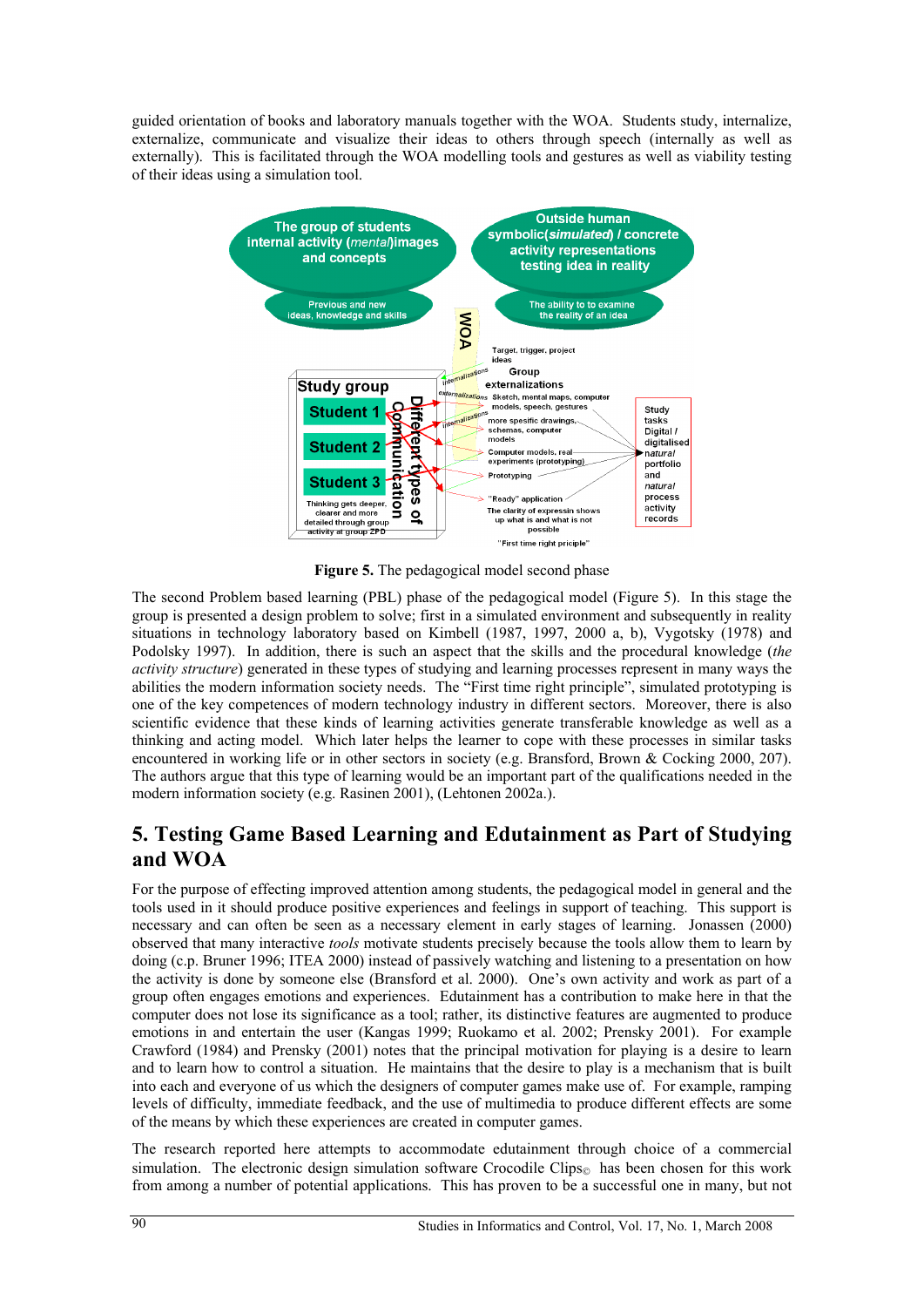all respects (the use of conceptual and symbolic schematic diagrams, interaction models, usability factors, edutainment factors), of course.

The research project entitled "*Network-Based Mental Tools in Technology Education*" tests this pedagogical model named "Network oriented study with simulations" and tools (WOA) for it is one of the ongoing MOMENTS-consortium case-based research studies. This work is funded by the Academy of Finland and the Finnish Technology agency. This work is conducted at the University of Lapland (see e.g. Lehtonen 2002a,b; Lehtonen 2003; Lehtonen 2004 and Lehtonen *et.al*. 2004). MOMENTS is an acronym for (*Models and Methods for Future Knowledge Construction: Interdisciplinary Implementations with Mobile Technologies*). It is a multidisciplinary research project focusing on future teaching, studying and learning. In this project, many areas of knowledge and research combine their strengths and capacity to generate visions and scenarios, much as focus groups do. The "Network-Based Mental Tools in Technology Education" case study has made it possible to test the theoretical bases described in this paper. Furthermore, it has yielded valuable information in developing the described pedagogical model further. This includes study using simulation tools, network applications and how more traditional media can be appropriately organized to be closely linked with modern media to support learning.

The preliminary research findings have been observed from a university level student group of nine male students, using qualitative research methods, which have been adopted from the methodology of designbased action research (e.g. Hannafin 2004; Carr & Kemmis 1989; c.p. Merrill, 2004). The data collection techniques applied are through simultaneous video screens (see figure 4 and 5), stimulated recall and group interviews (see figures 4 and 5).

During the teaching experiment, one student group's simultaneous screens were recorded on video while the students used simulations (see figure 4 and 5). In these video recordings, the group and their computer screen appear in the same frame. The student groups were interviewed after the lessons using the stimulated recall-method (STRI). Students were shown some problematic situations from the videotape and were asked questions to describe their thinking processes. The groups' interviews were recorded on videotape and audiocassette (cf. Ruokamo-Saari 1997; Lehtonen, Ruokamo & Tella 2004).

Such preliminary findings appear to support the effectiveness of this pedagogical model. Textbooks, lab notes and simulations in conjunction with an interactive WOA - WWW agent application to support them work very well together as envisioned and support the effectiveness of the approach adopted. Furthermore, the pedagogical model containing excerpts from textbooks and simulations supported by an interactive WOA –seem to work as planned.

A preliminary analysis indicates that P.J. Galperin's ideas of the gradual internalization of relevant sub-skills by guiding the process through different orientation phases appears to work in a network environment. The importance of taking edutainment into account in designing instruction also seems to be just as helpful.

The guiding/orienting function of this first stage of the pedagogical model can be considered very important in light of the types of tools used in the present research and in simulation programs for electronics open problem-solving. In commenting on such tools, Jonassen (2000) observes, that the tools enable learners to represent their own thinking in the ways that they explore, manipulate and experiment with the environment. It is evident that from, Gonzales, Reitman and Stango (2001) and Chen (2002), one problem associated with tools that make use of open problem-solving is that without teaching, learning and sufficient practice in the use of the tool itself. In addition, control of the tool, and without experimenting with and study of the tool in problem solving thereafter as well as acquisition and building up of sufficient knowledge and skills in the subject concerned as part of studying (c.p. Gokhale 1996). These tools can often lead to superficial and game-like study activity, which rarely results in high-level learning. Here, one may refer to Podolskij's (1997) statement, based on neo-Galperinian theory, that only when a learner has been oriented and helped to internalize certain routine activities and these no longer place an undue cognitive load on his/her thinking and activities should he/she be given tasks requiring creativity, such as open problem-solving tasks (c.p. Problem Based Learning PBL; Albanesi & Mitchell 1993; Norman 1998). For this reason the teaching described has been designed to include orientation as Galperin describes it. Which, in turn, seeks to ensure that subject matter is learned gradually whilst at the same time, students have an opportunity to regulate the orientation and support offered to them in accordance with their needs to the minimum level possible. Nevertheless, students may keep these available should they want to resort to them (Ausubel 1968; Bruner 1985). Moreover, some quite unexpected results were found, which related to the commercial simulation program usability characteristics and the most unexpected were problems related to the English language used in the program for the Finnish university student users.

What has also been seen in preliminary research findings is the need for a general understanding for the whole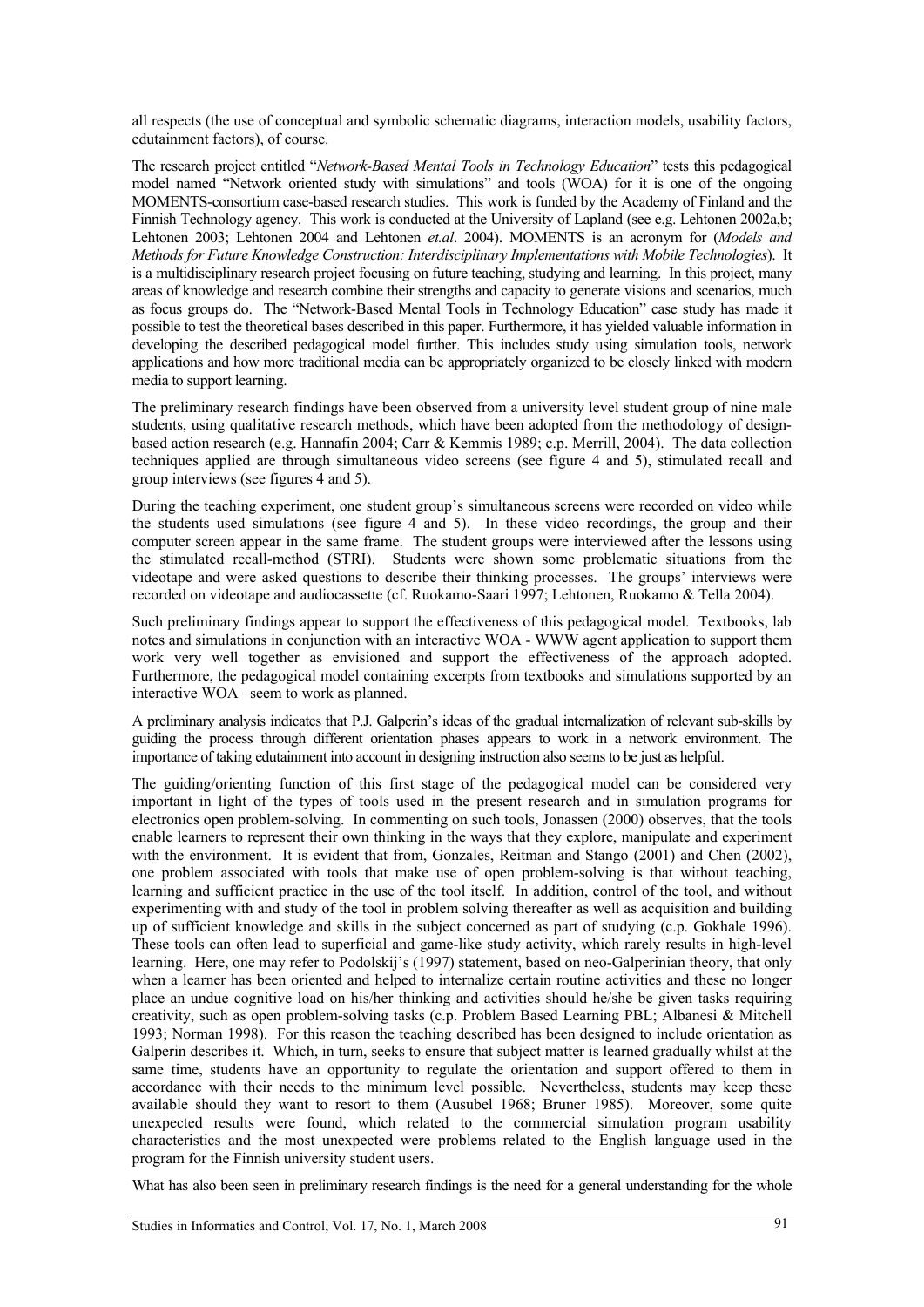process "*the general orientation base*" in Podolskij's (1997) words. Here, the student group should possibly be directed to developing an electronic solution in the early phase of the pedagogical model in some manner. This can be very well facilitated through the WOA and followed with guided laboratory practice to produce some simple working electronic device -from simulation to a ready made working system. Through that kind of "g*uided mini design process*" the student group would very likely reach the general understanding of the whole process which helps them in two ways; to internalize needed skills and knowledge by seeing the importance for those whilst being capable of understanding the whole process in advance of the second problem based process (c.p. Gokhale 1996; Gonzales, Reitman, & Stagno 2001b).

# **6. Conclusions and Future Research**

The pedagogical model "*Network oriented study with simulations*" and the WOA seem to work in many ways as envisioned from the theoretical viewpoints. Further study and analysis is producing a great deal of knowledge in this area, where teaching, studying and learning resources in use are analyzed through different means. Evaluation of the preliminary conclusions, the future development of the WOA will be targeted at least to developing a more interactive and adaptive user interface and using a variety of media types (gif/flash animation, streaming movie clips, sound e.g. as a parallel information channel and as a part of a supplementary edutainment-oriented solution. One interesting phenomenon is that the pedagogical model "*Learning through simulations*" (Joyce et al. 1997) used in another MOMENTS case study, Educational Use of ICT in Higher Education, has yielded parallel evidence substantiating the results of Network-Based Mental Tools in Technology Education.

### **REFERENCES**

- 1. ALBANESI, M.A., MITCHELL, S. **Problem-based Learning: A Review of Literature on Its Outcomes and Implementation Issues**, Academic Medicine, Volume 68, No 1, 1993, pp. 52-81.
- 2. Ausubel, D., **Educational psychology: A cognitive view**, New York: Holt, Rinehart & Winston, 1968.
- 3. BRUNER, J., **The Culture of Education**, Cambridge: Harvard University Press, 1996.
- 4. BRUNER, J., **Vygotsky: A Historical and Conceptual Perspective**, In: J. Wertsch. Culture, Communication, and Cognition, Cambridge, Cambridge University Press, 1985.
- 5. BRANSFORD, J., BROWN, A.L., COCKING, R.R. (Eds.), **How people learn**, Washington D.C.: National Academy Press, 2000.
- 6. CARR, W., KEMMIS, S., **Becoming Critical. Education, Knowledge and Action Research**. Philadelphia: Falmer Press, 1989.
- 7. CHANDLER, P., SWELLER, J., **Cognitive Load Theory and the Format of Instruction**, Cognition and Instruction, 8*,* 1991, Hillsdale, New Jersey, pp. 293–332.
- 8. CHEN, T., **Design Considerations for Computer-based Simulations in Education**, In Proceedings of the ED-Media 2001 Conference Tampere, Finland, June 25–30, 2002, pp. 293-294.
- 9. COOPER, G., **Research into Cognitive Load Theory and Instructional Design at UNSW**, University of New South Wales, Australia. Retrieved  $22<sup>nd</sup>$  August 2003, from http://www.gmp.usyd.edu.au/vguide/students/samplew/mscp/learningtopics/Kk9HHkf.html, 1998.
- 10. CRAWFORD, C., **The Art of Computer Game Design**, Berkley: USA, McGraw-Hill, 1984.
- 11. DUGGER, W.E., JR., NAIK, N., **Clarifying Misconceptions between Technology Education and Educational Technology**, The Technology Teacher, Sept. 2001, pp. 31–35.
- 12. FARNILL, D., **Communication in a Medical Emergency**, Dept of Behavioural Sciences, University of Sydney, Retrieved  $12^{th}$  February 2003, from http://www.gmp.usyd.edu.au/vguide/students/samplew/mscp/learningtopics/Kk9HHkf.html, 2001.
- 13. GALPERIN, P.I., **Organization of Mind Activity and Effectiveness of Learning**, Soviet Psychology, 27(3), 1989, pp. 65-82.
- 14. GALPERIN, P.I., **The Problem of Activity in Soviet Psychology**, Journal of Russian and East European Psychology, 30(4), 1992, pp. 37–59.
- 15. GOKHALE, A., **Effectiveness of Computer Simulation for Enhancing Higher Order Thinking**, Journal of Industrial Teacher Education,  $33(4)$ , Retrieved  $22<sup>nd</sup>$  June 2004, from http://scholar.lib.vt.edu/ejournals/JITE/v33n4/jite-v33n4.gokhale.html, 1996.
- 16. GONZALES, J.J., REITMAN, L., STAGNO, T., **An Interactive System for Teaching Electronics**, Seminar paper, ED-Media 2001 Conference Tampere, Finland, June 25–30, 2001a.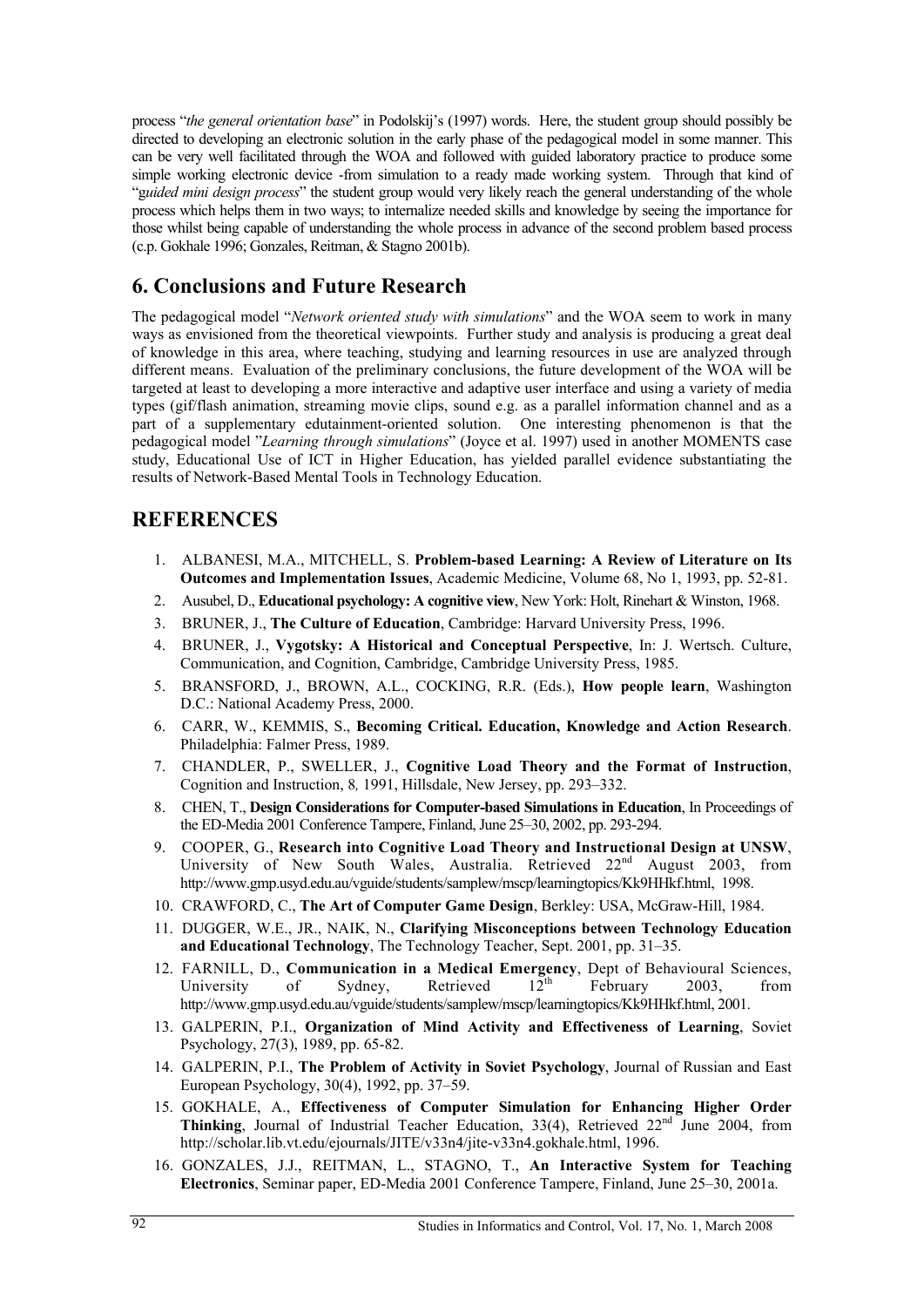- 17. GONZALES, J.J., REITMAN, L. STAGNO, T. **An Interactive System for Teaching Electronics**, In Proceedings of the ED-Media 2001 Conference Tampere, Finland, June 25–30, 2001b, pp. 608-612.
- 18. HANNAFIN, M., **Disciplined Inquiry and the Study of Emerging Technology: The Emergence of Design Based Research**, Paper presented at the eoppimaisteri: eKesä 3, University of Joensuu Savonlinna College, 2004, 6.8.2004.
- 19. ILLERIS, K., **The Three Dimensions of Learning. Contemporary Learning Theory in the Tension Field between the Cognitive, the Emotional and the Social,** Roskilde: National Institute of Adult Continuing Education (Roskilde University Press), 2002.
- 20. ITEA, **Standards for Technological Literacy: Content for the Study of Technology**, Reston (VA): International Technology Education Association, 2000.
- 21. KANGAS, S., **Mukautuvat käyttöliittymät elektronisissa peleissä**, In: Pelit, tietokone ja ihminen. [Games, Computers and People]. (Ed.) T. Honkela. Suomen tekoälyseuran julkaisuja. Symposiosarja No 15. University of Art and Design UIAH & Finnish Association of Artificial Intelligence, Helsinki., 1999, pp.128-134.
- 22. KAPTELININ, V., NARDI, B.A., Activity Theory: Basic Concepts and Applications. Retrieved 22nd February 2004, from http://www.acm.org/sigchi/chi97/proceedings/tutorial/bn.htm, 1997.
- 23. KIMBELL, R., **Design and Technological Activity. A Framework for Assessment***,*  Department of Education and Science. Assessment of Performance Unit. London. Her Majesty's Stationary Office, 1987.
- 24. KIMBELL, R., **Assessing Technology. International Trends in Curriculum and Assessment**. London Open University Press, 1997.
- 25. KIMBELL, R. (2000a). **Design for Learning. Article and Seminar paper based on article**. Kajaani Kytke 2005 –seminar 28.4.2000.
- 26. KIMBELL. R. (2000b). **Assessing Technology. Technology Education from a problem to a solution**. Seminar presentation. Kajaani Kytke 2005 –seminar 28.4.2000.
- 27. KOOPAL, W. (1993/1997). Instructional design for computer simulations. Supervision: R. Min &  $\&$  J. Moonen. Retrieved  $22^{nd}$  June  $2004$ , from http://www.gmp.usyd.edu.au/vguide/students/samplew/mscp/learningtopics/Kk9HHkf.html
- 28. JONASSEN, D., **Computers as Mind tools for Schools. Engaging Critical Thinking**, 2nd ed. New Jersey. Prentice Hall, 2000.
- 29. JONASSEN, D., ROHRER-MURPHY, L., **Activity Theory as a Framework for Designing Constructivist Learning Environments**. Educational Technology: Research and Development ETR&D 47(1), 1999, pp. 61–79.
- 30. JOYCE, B., CALHOUN, E., HOPKINS, D., **Models of learning tools for teaching**, London: Open University Press, 1997.
- 31. LAPORTE, J., **Technology Education in the United States. A critical Analysis of the Change Process**. Paper presented at the "Technology Education in Practise" –seminar, 2000, 2-5. May, Oulu, Finland.
- 32. LEFRERE, P., **Becoming Skilled Faster: Why We Need This? What We Can Do Today?** Research Issues [keynote]. Paper presented at the Lapland Information Society Seminar Researcher Workshop 2004, 16.-17 September, Rovaniemi.
- 33. LEHTONEN, M. (2002a). **Toward the Information Age Challenges in Technology Education. Modern learning methods & learning media supported and mediated learning processes as part of the new university technology education curriculum**, In: Looking at the Future: Technical Work in Context of Technology Education, Kantola, J. & Kananoja, T. (Eds.) University of Jyväskylä. Dept. of Teacher Education. Research 76. Jyväskylä. Jyväskylä University Printing House, pp. 99–119.
- 34. LEHTONEN, M. (2002b). **Online Interactive Curriculum Representation as One Key to Well Structured Students Learning Activity**, In Proceedings of the ED-Media 2002 Conference, 2002 Denver, Colorado USA, June 24–29, pp. 1110-1115.
- 35. LEHTONEN, M. (2003). **Pedagogical Web Orientation Agent in Orientation and Guiding Studies of the Local Electricity Simulations**, In: Proceedings of 11th International PEG Conference, Powerful ICT Tools for Learning and Teaching. St. Petersburg, Russia.
- 36. LEHTONEN, M. (to appear**). Simulations as Mental Tools for Network-Based Group Learning**, In B. Thompson & P. Nicholson (Eds.), E-Training Practices for Professional